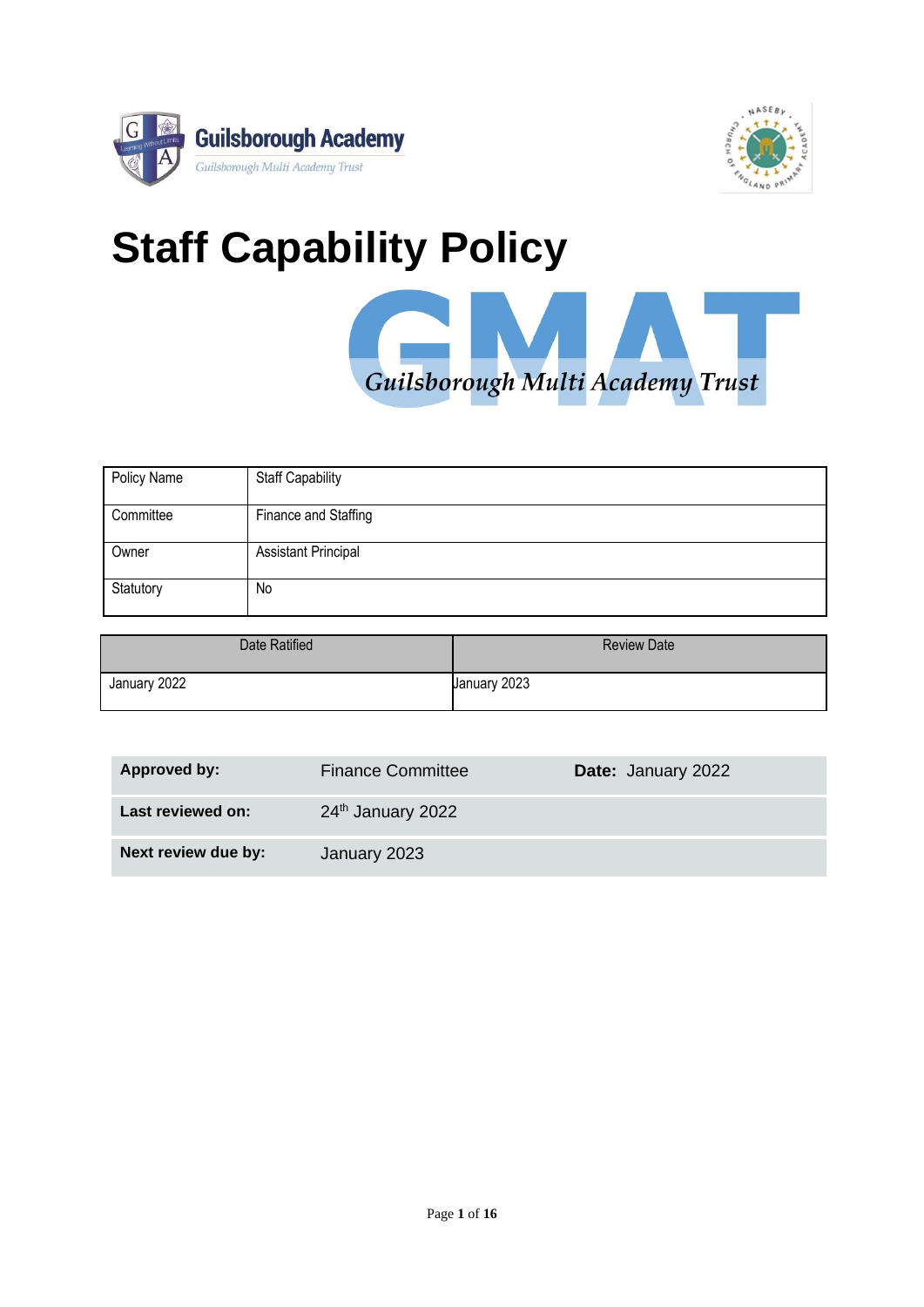The Directors of Guilsborough Multi-Academy Trust adopted this policy on 24<sup>th</sup> January 2022. It applies to all teachers and support staff employed at the Academy as defined in paragraph 1 below.

### **INTRODUCTION**

Guilsborough Multi Academy Trust aspires to be the best provider of education within the communities it serves and to deliver the highest outcomes for young people. The aim of our capability of staff policy is to set out a clear and consistent process for when any member of staff falls below the levels of competence expected of them, as set out in the relevant professional standards, job descriptions and overall performance expectations.

This policy is based on the Education (School Teachers' Appraisal) (England) Regulations 2012 (the Appraisal Regulations), the School Staffing (England) Regulations 2009 (regulation 8) and the Education (Schools Teachers Appraisal) (England) Regulations 2021 (the appraisal regulations).

When carrying out capability procedures, we will ensure we abide by the Equality Act 2010.

### **1. Definitions**

- 1.1 The term "employee" refers to any member of the Academy staff employed to work solely at the Academy.
- 1.2 The term "senior leader" refers to any member of staff on the leadership scale, as defined by the School Teachers' Pay and Conditions Document, or a senior support employee in cases involving support staff, delegated by the Principal to deal with an appraisal and/or capability matter under these procedures. A senior leader may only decide to issue a sanction up to and including a final written warning.
- 1.3 If the Principal, following consultation with the Chair of Governors, considers that there is no senior leader to whom s/he can reasonably delegate a specific capability matter then the Principal will take the role of the senior leader for that specific case and the role of the "Principal" under this procedure will be performed by a "Disciplinary Committee" of the Governing Body consisting of not less than 3 governors, (except in circumstances provided for in the Secretary of State's guidance on the Staffing Regulations), none of whom will have had previous involvement in the case.
- 1.4 The role of the Principal will be taken by appropriate governors as indicated where the capability being reviewed is that of the Principal.
- 1.5 "Lack of capability" is defined as a situation in which an employee fails consistently to perform his/her duties to a wholly satisfactory standard of performance over a period of time.

### **2. Purpose**

- 2.1 This policy sets out the arrangements that will apply when employees fall below the levels of competence that are expected of them.
- 2.2 This policy does not form part of any employee's contract of employment and it may be amended at any time following consultation. We may also vary any parts of this procedure, including any time limits, as appropriate in any case.

# **3. Capability Procedure**

- 3.1 This procedure applies only to employees about whose performance there are concerns that the appraisal process has been unable to address. If under the appraising performance policy an employee's performance is not wholly satisfactory, the senior manager, or other person with line management responsibility for the employee, will invite the employee to a formal capability meeting to discuss with the employee the identified poor performance as specifically as possible.
- 3.2 **Formal Capability Meeting:** The senior manager will write to the employee at least 10 working days in advance to inform him/her about: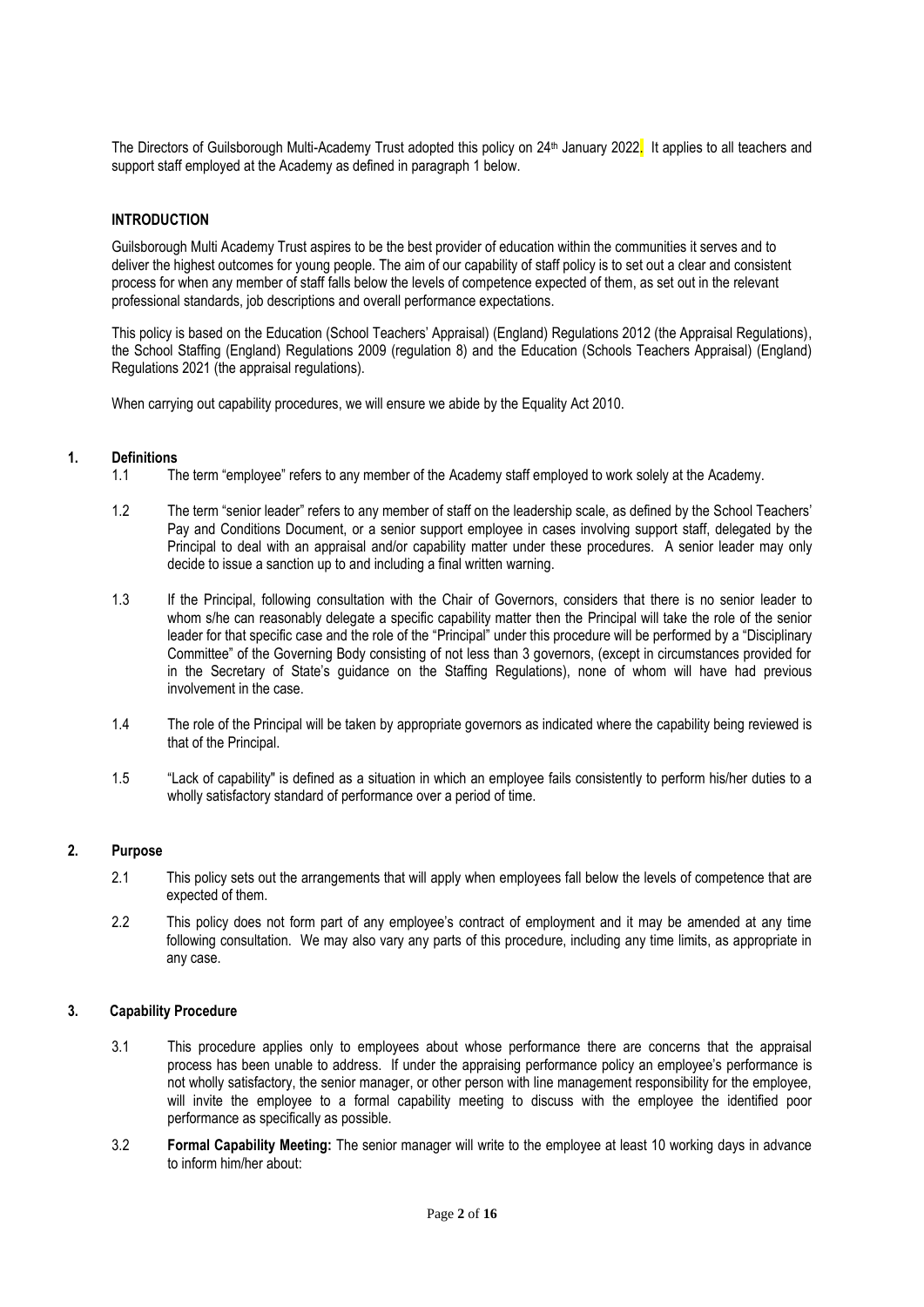- a) The date, time and place of the meeting.
- b) The basic details of the concerns about the employee's performance
- c) The employee's right to be accompanied by a representative of his/her trade union or a workplace colleague of his/her choice
- d) The titles of enclosed copies of any documents to be used at the meeting. Names of any witnesses to be called His/her right to call witnesses on his/her behalf. The name and office of any adviser who will accompany the senior manager at the meeting. An extra copy, together with any enclosures, will be provided for his/her companion.

(See Appendix A-D)

- 3.3 This meeting is intended to establish the facts. It will be conducted by a senior manager delegated by the Principal (or the Chair of Governors for Principal)*.* The meeting will allow the employee to respond to concerns about his/her performance and to make any relevant representations. Any new information/evidence that the employee wishes to be considered is expected to be provided at least 5 days in advance. Employees are entitled to request an alternative date which is within five days of the original date of the meeting.
- 3.4 The senior manager may conclude that there are insufficient grounds for pursuing the capability issue and that it would be more appropriate to continue to address the remaining concerns through the appraisal process. In such cases, the capability procedure will come to an end.
- 3.5 The senior manager may also adjourn the meeting if it is decided that further investigation is needed, or that more time is needed in which to consider any additional information. In other cases, the meeting will continue.
- 3.6 During the meeting, the senior manager will:
	- in the case of a teacher, identify the poor performance, including which of the standards expected of the teacher is not being met (see appendix E-F);
	- ensure the employee is given an opportunity to ask questions, present evidence, call witnesses, respond to evidence and make representations (Any new information/evidence that the employee wishes to be considered should be provided at least 5 days in advance)
	- establish the likely causes of poor performance including any reasons why any measures taken so far have not led to the required improvement;
	- give clear guidance on the improved standard of performance needed to ensure that the employee can be removed from formal capability procedures which may include the setting of objectives focused on the specific area/s of poor performance that need to be addressed. It will include any success criteria that are appropriate and the evidence that will be used to assess whether the necessary improvement has been made;
	- identify whether there are further measures which may improve performance and explain any support that will be considered and planned to help the employee, e.g. in-service training, visits to other Academies, discussion with appropriate colleagues or professionals;
	- set out the timetable for improvement and explain how performance will be monitored and reviewed.
	- the timetable will depend on the circumstances of the individual case but will be reasonable and proportionate, between 6 and 12 working weeks in normal circumstances, and will provide sufficient opportunity for improvement to take place. The length of time required will depend on the concerns raised with the employee, the nature of any support and training required, and sufficient time to establish whether performance has improved; and
	- warn the employee formally that failure to improve within the set period could lead to a final written warning which could then lead to his/her dismissal.
	- inform the employee of the right of appeal
	- agree with the employee and any companion the date of the formal review meeting
- 3.7 Notes will be taken of formal meetings and a copy sent to the employee and any companion. Where a first warning is issued, the employee will be informed in writing of the matters discussed in 3.6 above. S/he will also be informed in writing that failure to achieve an acceptable standard of performance (within the set timescale), may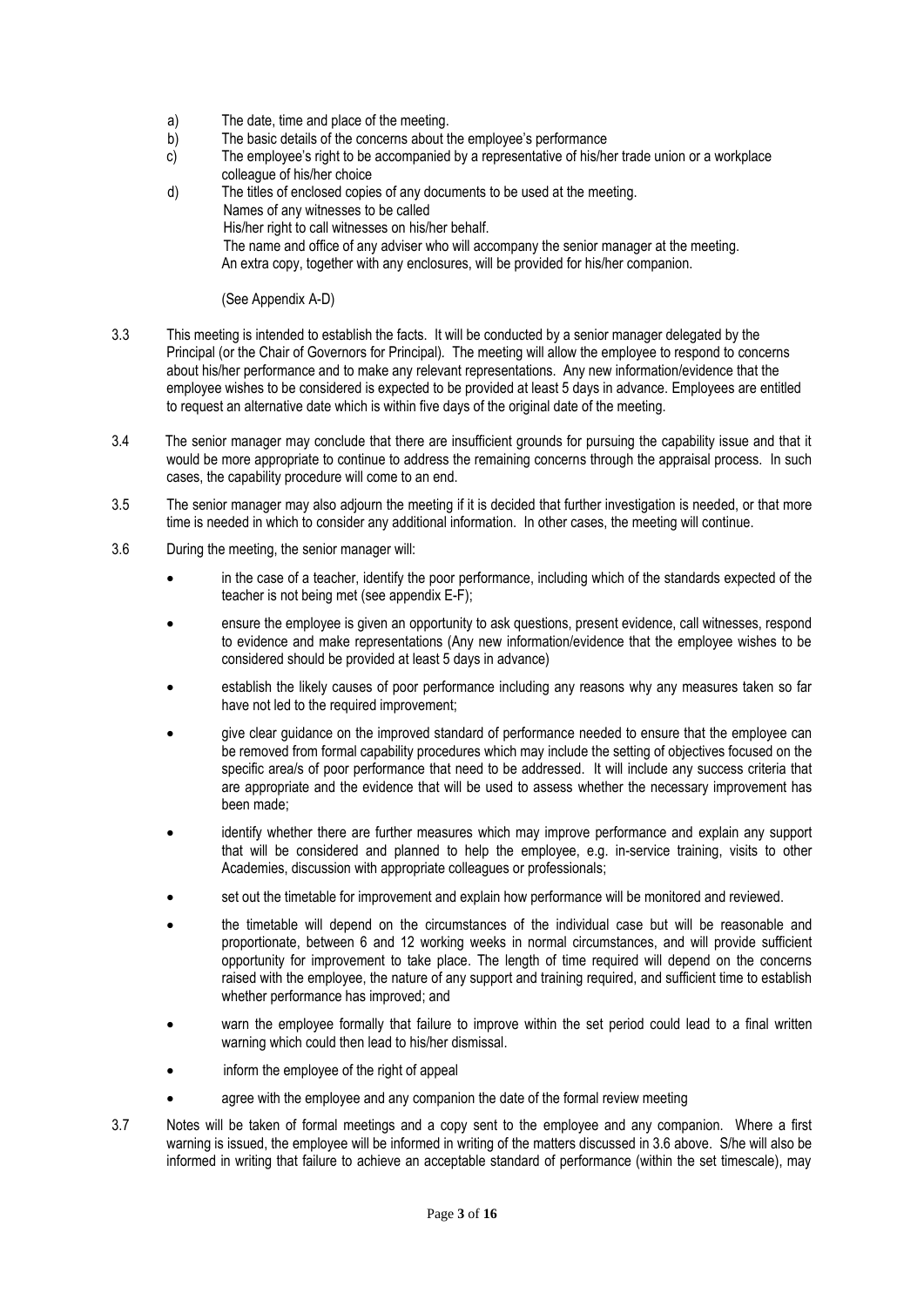result in a final written warning which could then lead to dismissal if wholly satisfactory performance is not achieved, together with the time limit for appealing against the first written warning.

If the concerns relate to a lack of capability that poses a risk to the health, safety or well-being of children, or is likely to result in serious damage to pupils' education, the shorter timescale may be appropriate. In such cases, the senior manager may exceptionally decide to issue a first and final written warning, if to do otherwise would expose students to serious risk in terms of their health, safety, well-being or educational prospects.

### **4. Sickness absence and the use of this procedure**

- 4.1 It is important that sickness absence should not delay or avoid the use of formal capability procedures. It is in the interests of all parties to address concerns about performance without undue delay. Arrangements may be made to seek medical advice from an occupational health advisor to assess the employee's health and fitness for continued employment at the academy.
- 4.2 Consideration will be given to whether poor performance may be related to a disability and, if so, whether there are reasonable adjustments that could be made to the employee's working arrangements, including changing the employee's duties or providing additional equipment or training. Consideration may be given to adjusting this procedure in appropriate cases e.g. moving from this procedure to procedures used by the Academy to terminate the employment of the employee on the grounds of ill health.
- 4.3 If an employee's medical condition is not serious enough to warrant a consideration of termination of employment on the grounds of ill health, the occupational health adviser will normally be asked to assess whether an employee absent through sickness is fit enough to attend a meeting under this procedure. If the employee is deemed not fit to attend a formal capability meeting s/he may present a written submission for consideration and/or be represented by a colleague or union representative in her/his absence.

### **5. Monitoring and review period following a formal capability meeting**

5.1 A performance monitoring and review period will follow the formal capability meeting. Formal monitoring, evaluation, guidance and support will continue during this period.

### **6. Formal review meeting**

- 6.1 At least 5 working days before the date for the formal review meeting a written reminder will be given to the employee stating the same details as the formal capability meeting (para 3.2 a/c).
- 6.2 If the senior manager is satisfied that the employee has made sufficient improvement, the formal capability procedure will cease and the appraisal process will re-start where the employee is subject to the Aspiring Performance policy.
- 6.3 In cases:

• where some progress has been made and there is confidence that more is likely, it may be appropriate to extend the monitoring and review period;

• where no, or insufficient improvement has been made during the monitoring and review period, the employee will receive a final written warning.

- 6.4 Notes will be taken at the formal review meeting and a copy will be sent to the employee and any companion.
- 6.5 Where a final warning is issued, the employee will be informed in writing that failure to achieve an acceptable standard of performance (within the set timescale), may result in dismissal and will be given information about the further monitoring and review period and the procedure and time limits for appealing against the final written warning. The date of the decision meeting will be agreed with the employee and any companion.
- 6.6 At this stage, rather than refer the matter to a decision meeting, consideration could be given to the employee being given a different range of duties or an alternative post. By agreement, this may include transfer to a post suited to the employee's capabilities. If this post is at a lower salary level, the substantive lower salary would apply.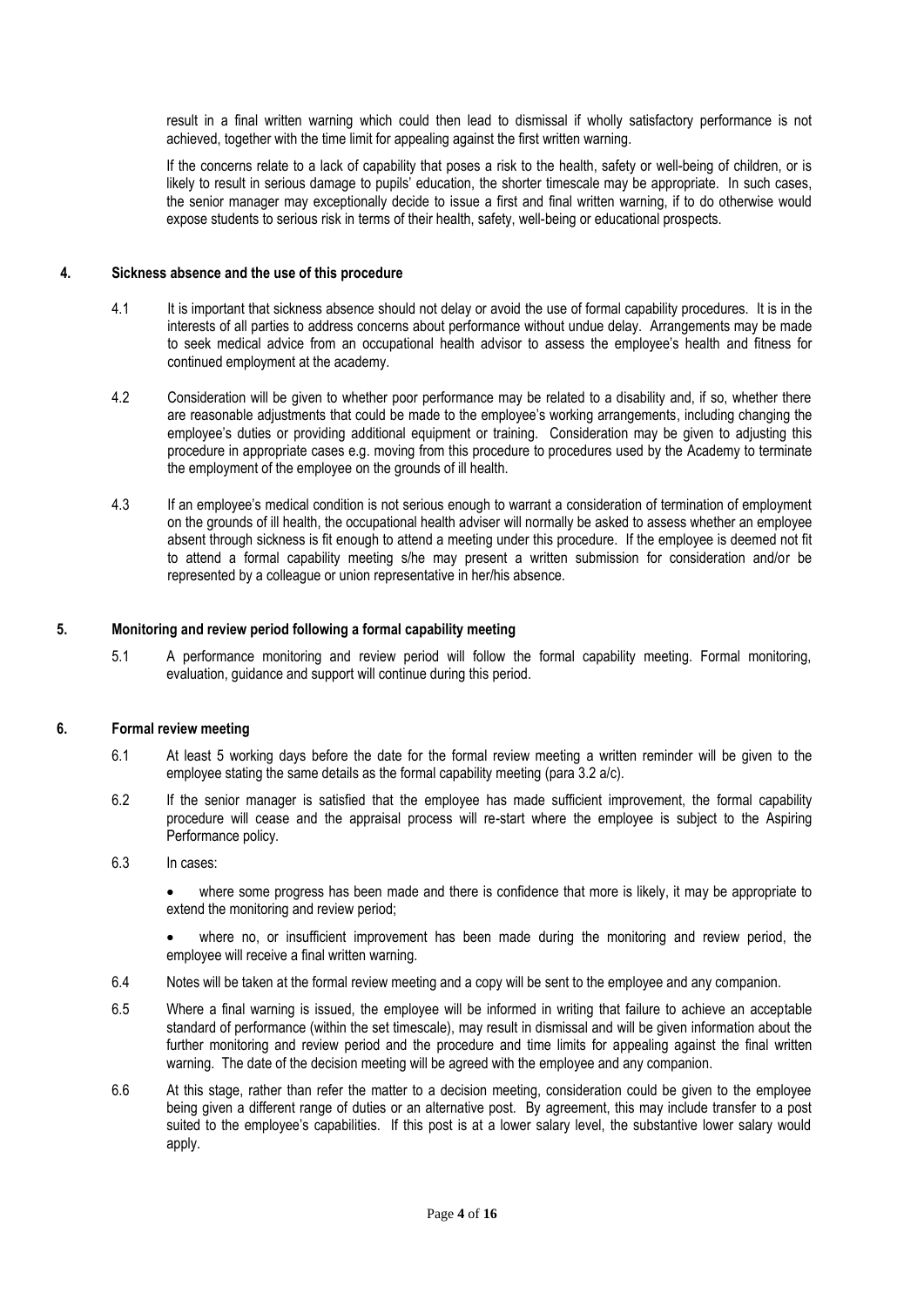### **7. Right of Appeal against a formal written warning**

- 7.1 If an employee feels that a decision to issue a first and/or final written warning, is wrong or unjust, s/he may appeal in writing against the decision.
- 7.2 Appeals against a written warning shall be restricted to considering the reasonableness of the decision made by the senior manager, any relevant new evidence not previously available to the senior manager or any procedural irregularities. A statement giving the reasons for the appeal should be submitted to the Clerk to the Governors within 5 working days of the formal written warning having been received.
- 7.3 All appeal hearings will be held as soon as possible after receipt of the appeal at an agreed time and place.
- 7.4 The appeal will be heard by the Appeals Panel of Governors. The number of governors on the Appeals Panel of Governors will not be less than two. The panel may be advised by a person engaged for the purpose by the Governing Body. The panel can either confirm the warning, reduce a final warning to a warning, or cancel the warning. The employee will be informed in writing of the results of the appeal hearing as soon as possible.
- 7.5 The same arrangements for notification and the right to be accompanied by a companion will apply for an appeal hearing as for the formal capability and review meetings and, as with those meetings, notes will be taken and a copy sent to the employee and any companion.
- 7.6 Pending any appeal the employee will be expected to continue to work in accordance with targets set for the next stage of the procedure and his/her progress towards the achievement of these targets may be monitored during this period.

### **8. Decision meeting**

- 8.1 At least 5 working days before the date of the decision meeting a reminder will be given in writing that states the time and place of the meeting and the employees right to be accompanied by a representative of his/her trade union or a workplace colleague of his/her choice. The meeting will be conducted by the Principal (Governor Panel for the Principal).
- 8.2 If an acceptable standard of performance has been achieved during the further monitoring and review period, the capability procedure will end and the appraisal process will re-start where the employee is subject to the Appraising Performance Policy.
- 8.3 If progress has been made and there is confidence that wholly satisfactory performance will be achieved by a short extension, it may be appropriate to extend the monitoring and review period rather than to dismiss. The final written warning will be extended for a short, specified assessment period.
- 8.4 If performance has remained unsatisfactory, a decision will be made that the employee will be dismissed. The employee will be informed in writing as soon as possible of the reasons for the dismissal, the date on which the employment contract will end, the appropriate period of notice and whether the notice is to be served or there will be pay in lieu of notice, and the right of appeal.

### **9. Right of Appeal against a decision to dismiss**

- 9.1 The employee has a right of appeal to the Appeals Committee of the Governing Body against a decision to dismiss.
- 9.2 The Appeals Committee shall consist of at least 3 governors, none of whom will have had any previous involvement in the case.
- 9.3 The employee's notice of appeal should be sent to the Clerk to the Governors within 5 working days of receipt of the written decision to dismiss, setting out the grounds of appeal.
- 9.4 Appeal hearings should be held as soon as possible after receipt of the appeal and will be conducted in the same way as appeals referred to in section 7 above.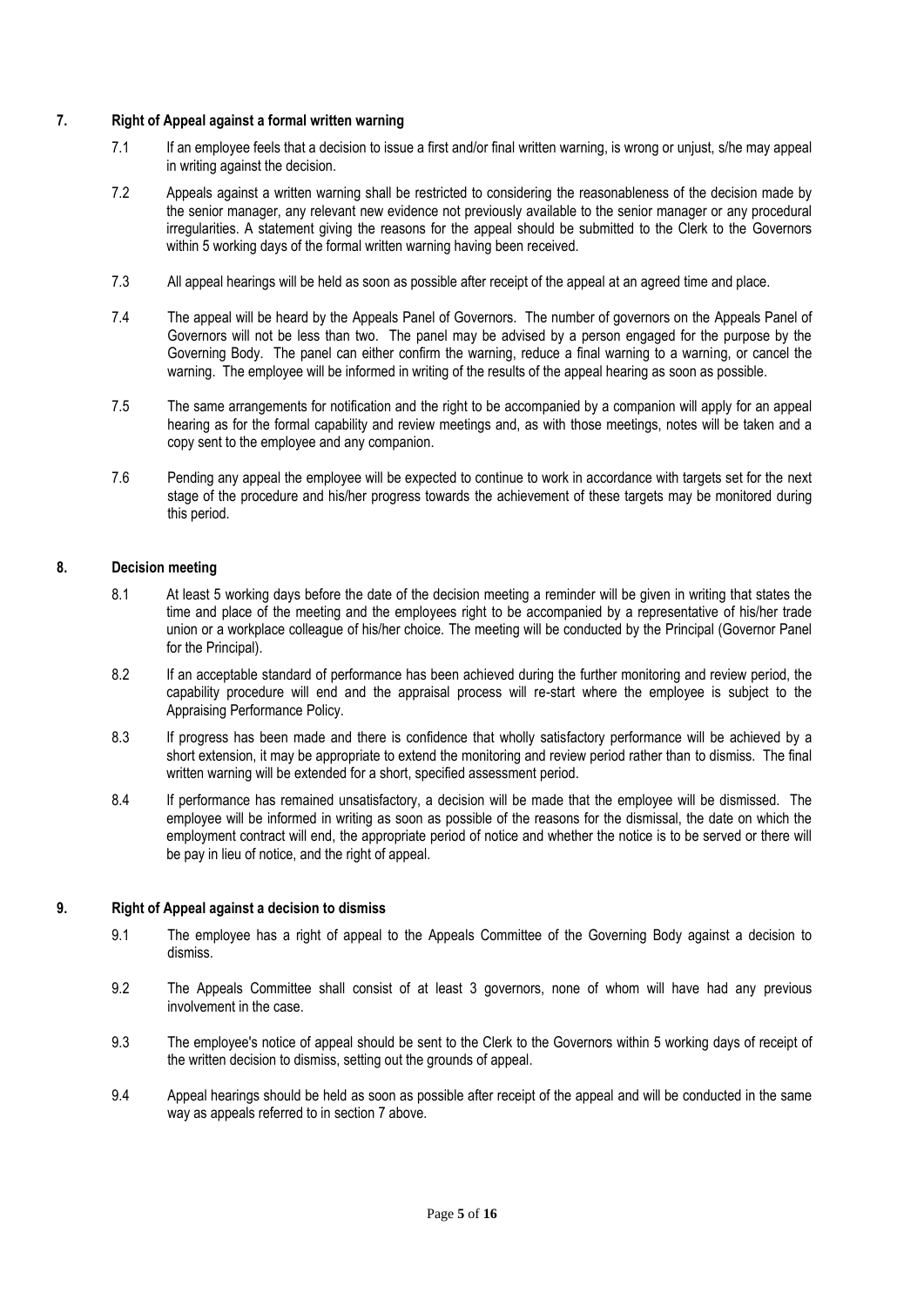### **10. Notice of Dismissal**

- 10.1 Following a decision to dismiss, the Governing Body will notify the employee in writing that the employee is to be dismissed, whether with notice or with pay in lieu of notice in accordance with the decision of the Principal (or Disciplinary Committee).
- 10.2 If the Appeal Committee of the Governors decides not to uphold the decision to dismiss, the employee shall be informed immediately and the notice of dismissal shall be immediately withdrawn.

### **11. Grievances arising during the procedure**

11.1 Where a member of staff raises a grievance during the appraisal or capability process, that process may be suspended in order to deal with the grievance. Where the grievance and the appraisal or capability cases are related, it may be appropriate to deal with both issues concurrently. However, capability processes will not be slowed down indefinitely if numerous grievances are raised.

### **12. Trade Union Officials**

12.1 If the member of staff whose standards fall below expectations is an official representative of a trade union, no action will be taken until the circumstances have been discussed with a full time official as nominated by the relevant trade union, after obtaining the employee's agreement to discuss the matter.

### **13. Confidentiality**

- 13.1 Our aim is to deal with performance matters sensitively and with due respect for the privacy of any individuals involved. All employees must treat as confidential any information communicated to them about a matter which is subject to this capability procedure.
- 13.2 The employee, and anyone accompanying the employee (including witnesses), must not make electronic recordings of any meetings or hearings conducted under this procedure. Failure to observe confidentiality could be a reason for disciplinary action under the Academy's disciplinary procedure.

### **14. Monitoring and Evaluation**

The Principal may choose to provide the governing body with a written annual report on the operation of the Academy's appraisal and capability policies. The report will not identify an individual by name. The report may include an assessment of the impact of these policies on:

Race Sex Sexual Orientation **Disability** Religion and Beliefs Age Part-time status Maternity and Pregnancy

The Principal may report on whether there have been any appeals or representations on an individual or collective basis on the grounds of alleged discrimination.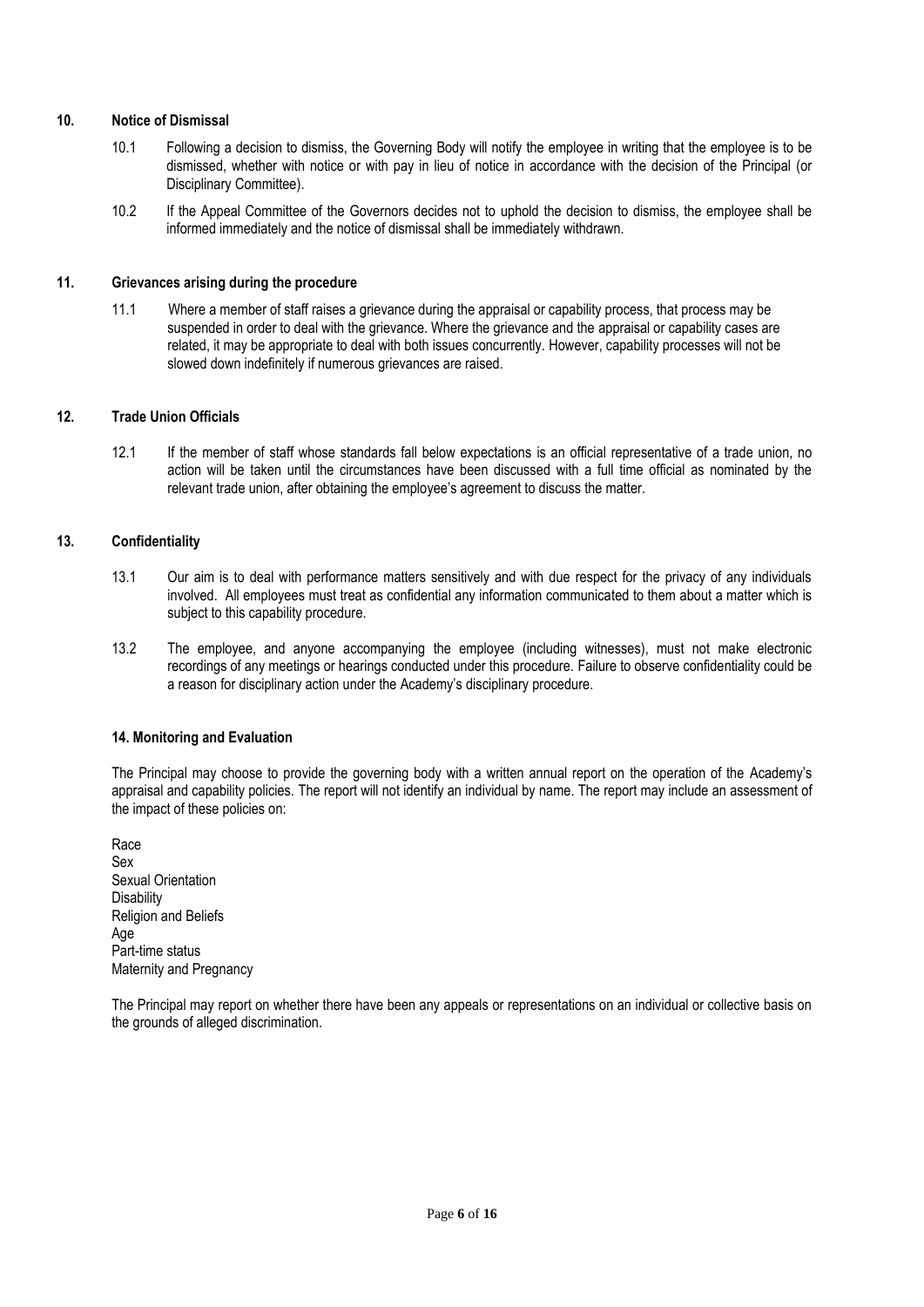# **Appendix Contents Page**

| Appendix A: Agenda for formal capability meeting                 | Page 22 |
|------------------------------------------------------------------|---------|
| Appendix B: Proforma for formal support programme outline        | Page 23 |
| Appendix C: Proforma for weekly meeting notes for formal support | Page 26 |
| Appendix D: Proforma for final review for formal support         | Page 24 |
| <b>Appendix E: Teacher Standards</b>                             | Page 13 |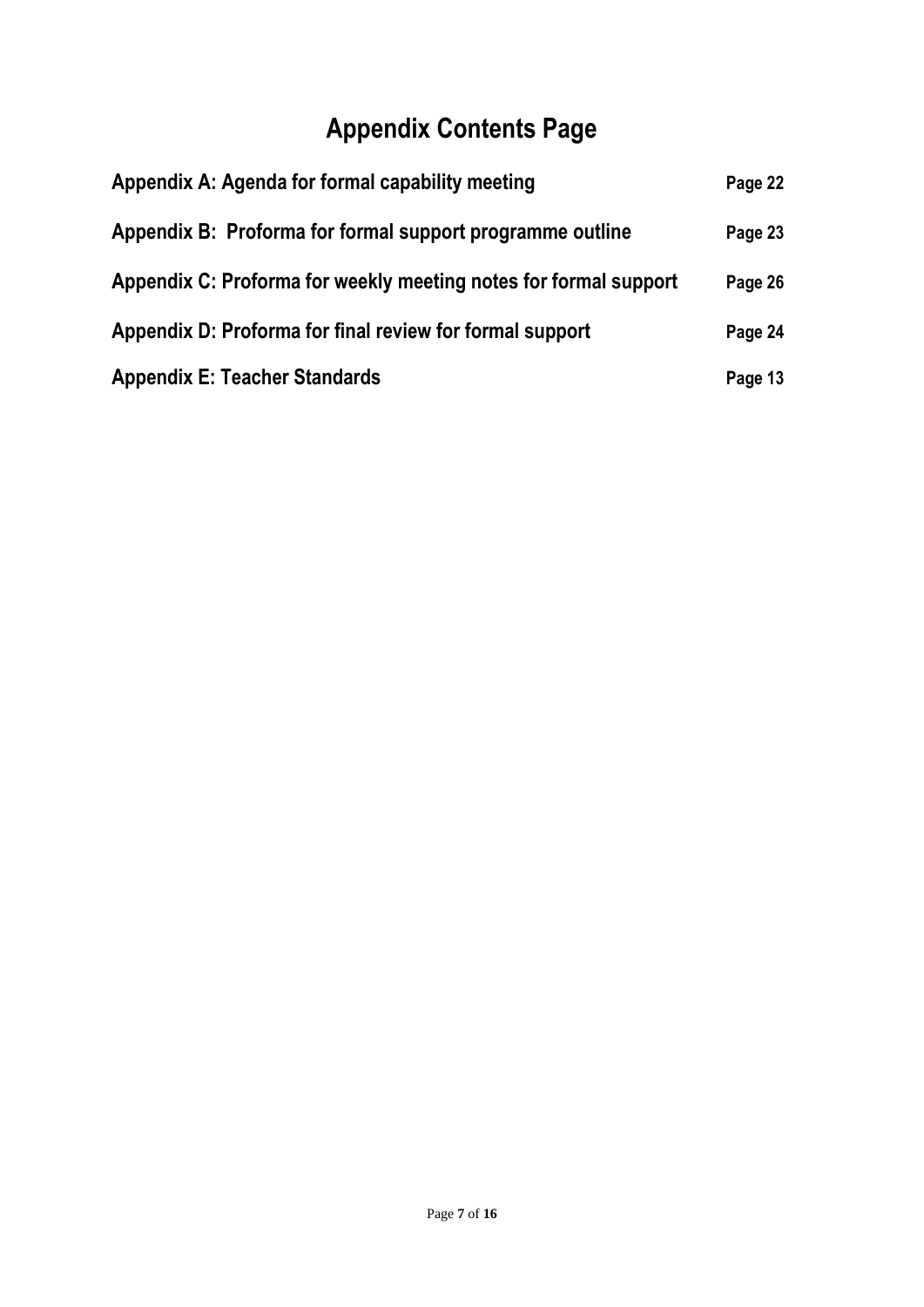

# **Agenda for Formal Capability Meeting**

- 1. Take minutes and complete Appendix B
- 2. Record: Date / Time / Place of Meeting / Persons Present.
- 3. Discuss details of concerns about employee's performance. The meeting is intended to establish facts.
- 4. Acknowledge any documents to be used at the meeting including any new information/evidence presented by the employee 5 days in advance.
- 5. Senior manager gives opportunity for employee to respond to concerns about his/her performance and to make any relevant representations. Employee is given opportunity to ask questions, respond to evidence etc.
- 6. Establish likely causes of poor performance including any reasons why any measures so far have not led to the required improvement.
- 7. Guidance: Give clear guidance on improved standard of performance needed to ensure that the employee can be removed from formal capability procedures. Include success criteria and evidence that will be used to assess whether the necessary improvement has been made.
- 8. Support: Identify any further measures which may improve performance and explain any support that will be considered and planned to help the employee. This will include a weekly meeting with the SLT member leading the formal support.
- 9. Agree timetable for improvement normally between 6 and 12 working weeks.
- 10. Inform employee of the right of appeal.
- 11. Agree with employee and any companion the date of formal review meeting.

# **Guidance for leading on the formal support programme:**

- 1. Meet with colleague on a weekly basis and complete Appendix C
- 2. Book final review meeting time and date and make sure is appropriate for colleague
- 3. In line with the Formal Capability process, meet with colleague to inform them of the outcome of the formal support programme and complete Appendix D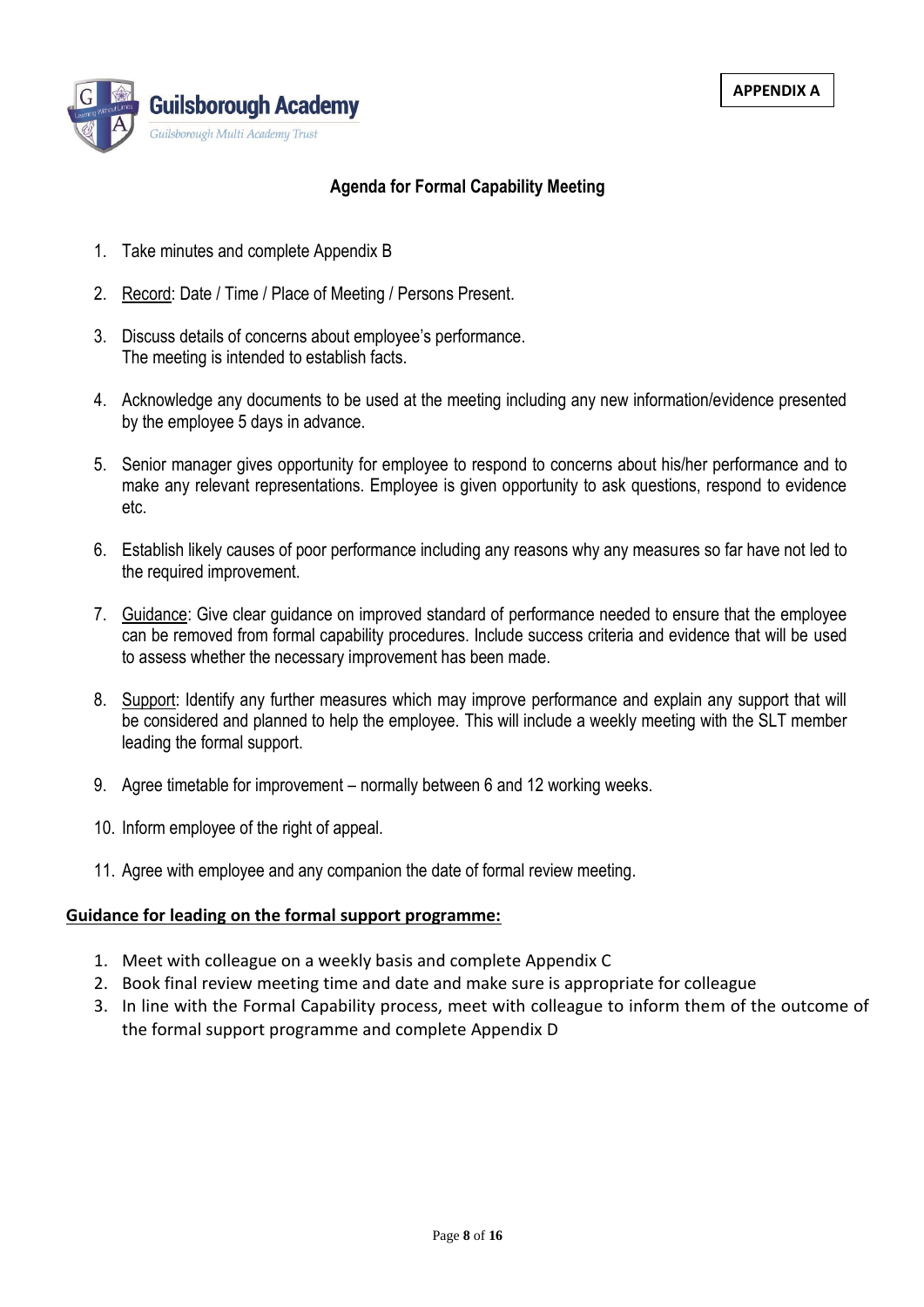

# **Formal Support Programme Outline National Standards not met in line with career stage expectations**

# **Date of Meeting:**

**Name:** 

**Appraiser:**

**Timescale (6- 12 weeks maximum):**

**Start Date:**

**End Date:**

| Target to improve standard of<br>performance (link to Teacher<br>Standards): | <b>Action Plan Outline:</b> |
|------------------------------------------------------------------------------|-----------------------------|
| Date of final formal review meeting:                                         |                             |

| <u>I Date of final formal review meeting:</u> |
|-----------------------------------------------|
|                                               |
|                                               |
|                                               |

| <b>TS</b><br>Ref: | <b>Agreed Event / Actions (including by</b><br>whom): | Dates: | Record: |
|-------------------|-------------------------------------------------------|--------|---------|
| <b>TS</b><br>Ref: | <b>Agreed Support:</b>                                | Dates: | Record: |
| <b>TS</b><br>Ref: | <b>Success Criteria:</b>                              |        | Record: |

**(maximum of three targets in total e.g. three of the above table)**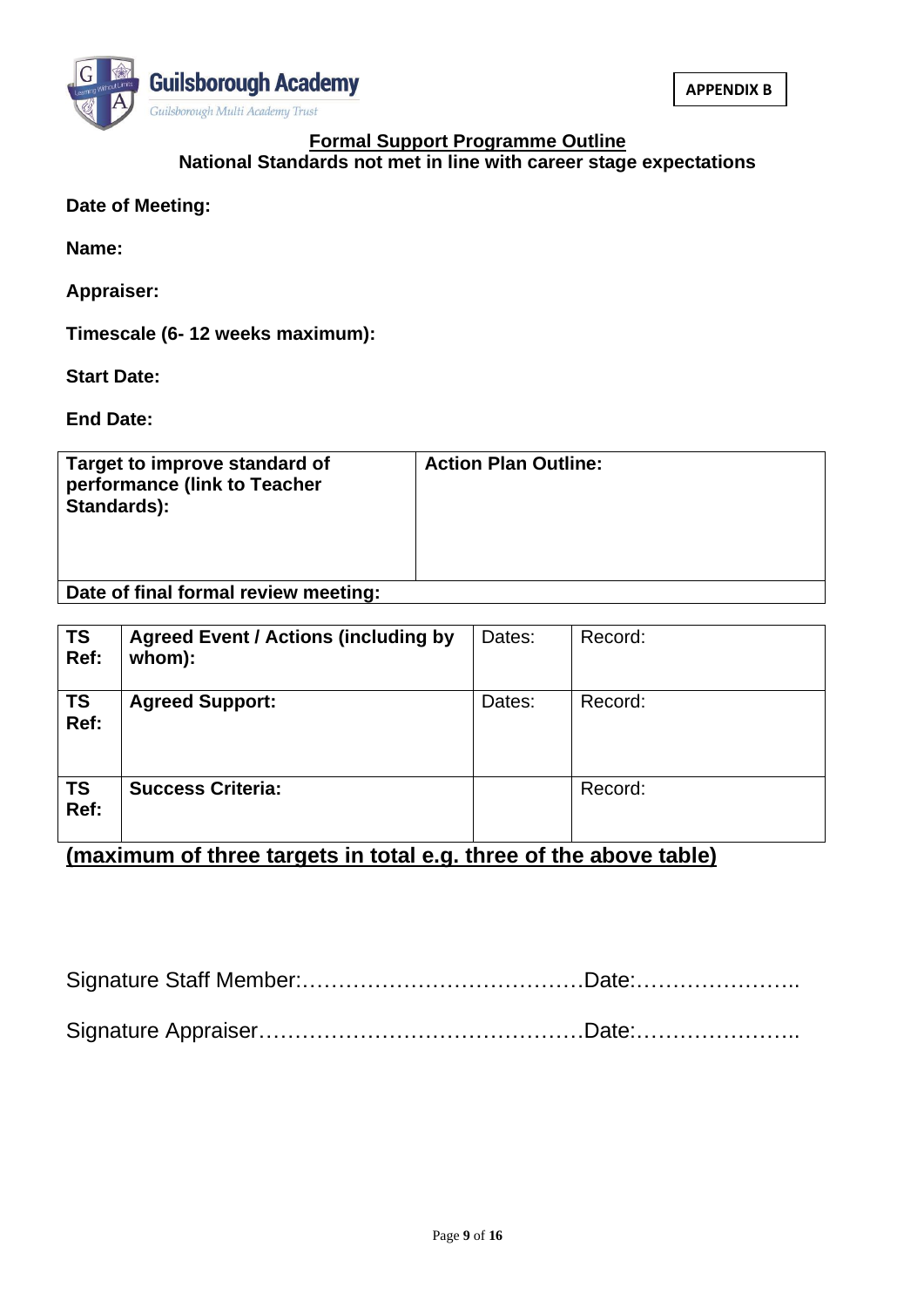

# **Weekly meeting notes between Line Manager and colleague – Formal Support Programme**

**Date of Meeting:**

**Present:**

**Member of Staff:**

**Relevant Teaching Standards:**

**Week of meeting (during period of formal support):**

| <b>TS</b><br>Ref: | <b>Actions taken to date:</b>           |
|-------------------|-----------------------------------------|
| <b>TS</b><br>Ref: | <b>Support provided to date:</b>        |
| <b>TS</b><br>Ref. | Progress (against targets set) to date: |
|                   | Any concerns?                           |
|                   |                                         |
|                   | <b>Member of staff:</b>                 |

**Line Manager:** 

Signature Staff Member:…………………………………Date:………………….. Signature Line Manager…………………………….……Date:…………………..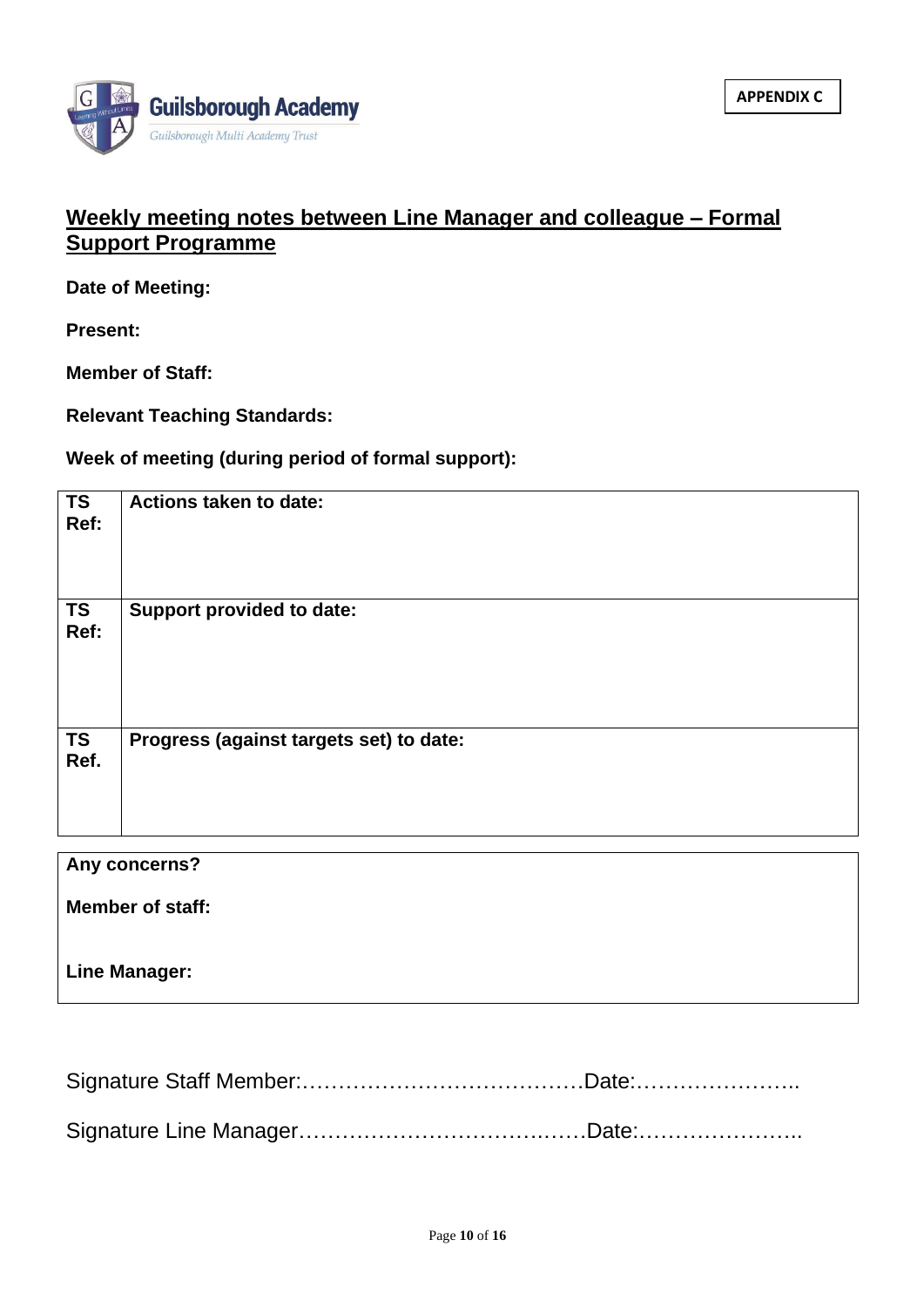

# **Final Review of FORMAL SUPPORT PROGRAMME**

**Date of Meeting:**

**Present:**

**Member of Staff:**

**Relevant Teaching Standards:**

| TS<br>$Ref$ : | Reasons for introducing formal support: |
|---------------|-----------------------------------------|
|               |                                         |

# **Period of formal support:**

| <b>TS</b><br>Ref: | Support provided:             |
|-------------------|-------------------------------|
| <b>TS</b><br>Ref. | Impact (against targets set): |

**Outcome of formal support and next steps:**

Signature Staff Member:…………………………………Date:………………….. Signature Appraiser………………………………………Date:…………………..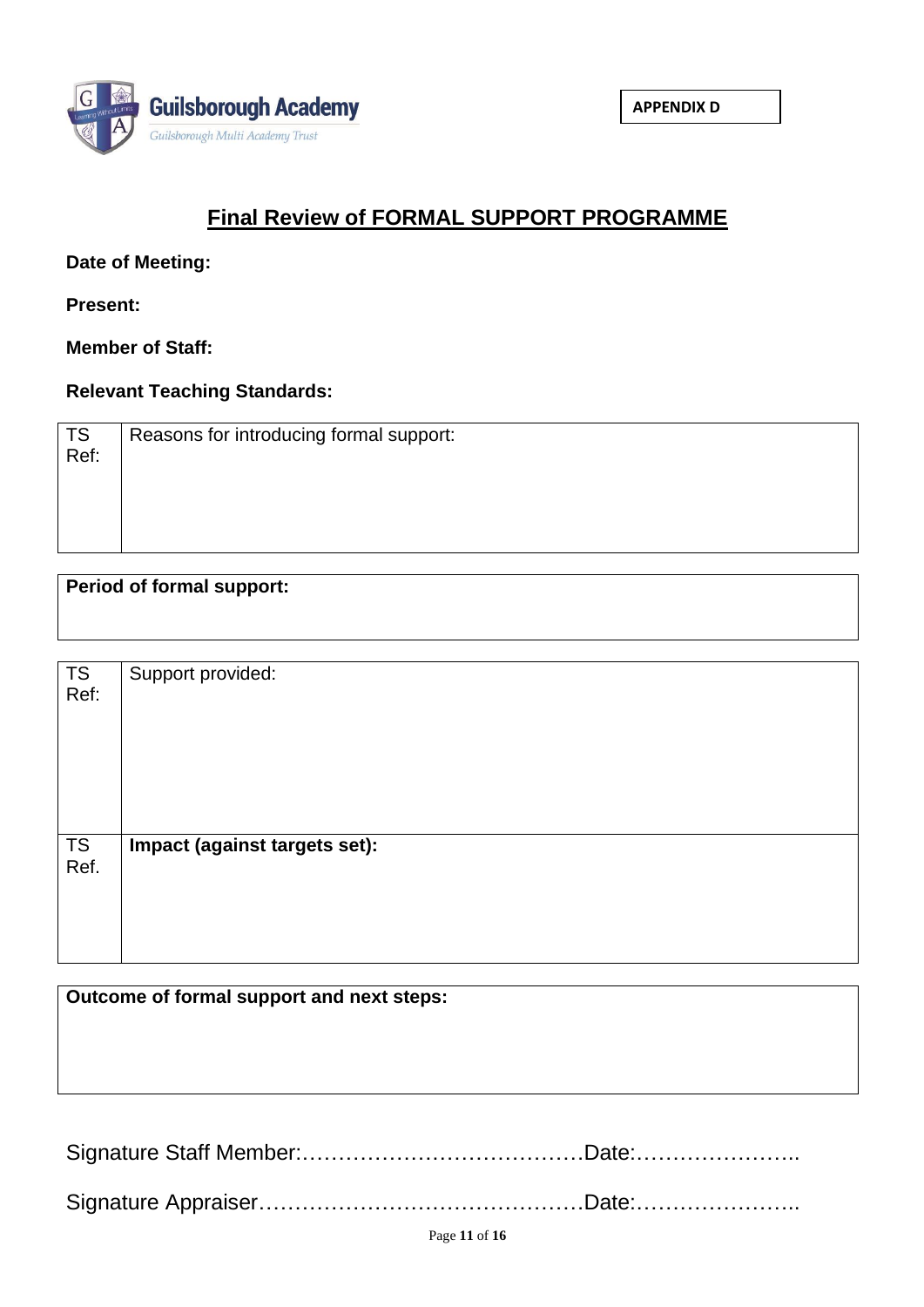# **Teacher Standards- 2012**

| Preamble. Teachers make the education of their pupils their first concern, and are accountable for achieving the highest possible standards in work and conduct. Teachers act with honesty and integrity; have strong subject  |
|--------------------------------------------------------------------------------------------------------------------------------------------------------------------------------------------------------------------------------|
| knowledge and skills as teachers up-to-date and are self-critical; forge positive professional relationships; and work with parents in the best interests of their pupils                                                      |
| <b>Professional Standards</b>                                                                                                                                                                                                  |
| 1.1 Set high expectations which inspire, motivate and challenge pupils                                                                                                                                                         |
| 1.1.1 establish a safe and stimulating environment for pupils, rooted in mutual respect                                                                                                                                        |
| 1.1.2 set goals that stretch and challenge pupils of all backgrounds, abilities and dispositions                                                                                                                               |
| 1.1.3 demonstrate consistently the positive attitudes, values and behaviour which are expected of pupils.                                                                                                                      |
| 1.2 Promote good progress and outcomes by pupils                                                                                                                                                                               |
| 1.2.1 be accountable for pupils' attainment, progress and outcomes plan teaching to build on pupils' capabilities and prior knowledge                                                                                          |
| 1.2.2 guide pupils to reflect on the progress they have made and their emerging needs                                                                                                                                          |
| 1.2.3 demonstrate knowledge and understanding of how pupils learn and how this impacts on teaching                                                                                                                             |
| 1.2.4 encourage pupils to take a responsible and conscientious attitude to their own work and study.                                                                                                                           |
| 1.3 Demonstrate good subject and curriculum knowledge                                                                                                                                                                          |
| 1.3.1 have a secure knowledge of the relevant subject(s) and curriculum areas, foster and maintain pupils' interest in the subject, and address misunderstandings                                                              |
| 1.3.2 demonstrate a critical understanding of developments in the subject and curriculum areas, and promote the value of scholarship                                                                                           |
| 1.3.3 demonstrate an understanding of and take responsibility for promoting high standards of literacy, articulacy and the correct use of standard English, whatever the teacher's specialist subject                          |
| 1.4 Plan and teach well-structured lessons                                                                                                                                                                                     |
| 1.4.1 impart knowledge and develop understanding through effective use of lesson time                                                                                                                                          |
| 1.4.2 promote a love of learning and children's intellectual curiosity                                                                                                                                                         |
| 1.4.3 set homework and plan other out-of-class activities to consolidate and extend the knowledge and understanding pupils have acquired                                                                                       |
| 1.4.4 reflect systematically on the effectiveness of lessons and approaches to teaching                                                                                                                                        |
| 1.4.5 contribute to the design and provision of an engaging curriculum within the relevant subject area(s).                                                                                                                    |
| 1.5 Adapt teaching to respond to the strengths and needs of all pupils                                                                                                                                                         |
| 1.5.1 know when and how to differentiate appropriately, using approaches which enable pupils to be taught effectively                                                                                                          |
| 1.5.2 have a secure understanding of how a range of factors can inhibit pupils' ability to learn, and how best to overcome these                                                                                               |
| 1.5.3 demonstrate an awareness of the physical, social and intellectual development of children, and know how to adapt teaching to support pupils' education at different stages of development                                |
| 1.5.4 have a clear understanding of the needs of all pupils, including those with special educational needs; those of high ability; those with English as an additional language; those with disabilities; and be able to use  |
| teaching approaches to engage and support them.                                                                                                                                                                                |
| 1.6 Make accurate and productive use of assessment                                                                                                                                                                             |
| 1.6.1 know and understand how to assess the relevant subject and curriculum areas, including statutory assessment requirements                                                                                                 |
| 1.6.2 make use of formative and summative assessment to secure pupils' progress                                                                                                                                                |
| 1.6.3 use relevant data to monitor progress, set targets, and plan subsequent lessons                                                                                                                                          |
|                                                                                                                                                                                                                                |
| 1.6.4 give pupils regular feedback, both orally and through accurate marking, and encourage pupils to respond to the feedback.<br>1.7 Manage behaviour effectively to ensure a good and safe learning environment              |
| 1.7.1 have clear rules and routines for behaviour in classrooms, and take responsibility for promoting good and courteous behaviour both in classrooms and around the Academy, in accordance with the Academy's behaviour poli |
|                                                                                                                                                                                                                                |
| 1.7.2 have high expectations of behaviour, and establish a framework for discipline with a range of strategies, using praise, sanctions and rewards consistently and fairly                                                    |
| 1.7.3 manage classes effectively, using approaches which are appropriate to pupils' needs in order to involve and motivate them                                                                                                |
| 1.7.4 maintain good relationships with pupils, exercise appropriate authority, and act decisively when necessary.                                                                                                              |
| 1.8 Fulfil wider professional responsibilities                                                                                                                                                                                 |
| 1.8.1 make a positive contribution to the wider life and ethos of the Academy                                                                                                                                                  |
| 1.8.2 develop effective professional relationships with colleagues, knowing how and when to draw on advice and specialist support                                                                                              |
| 1.8.3 deploy support staff effectively                                                                                                                                                                                         |
| 1.8.4 take responsibility for improving teaching through appropriate professional development, responding to advice and feedback from colleagues                                                                               |
| 1.8.5 communicate effectively with parents with regard to pupils' achievements and well-being.                                                                                                                                 |
| Part 2 Personal and Professional Conduct                                                                                                                                                                                       |
| 2.1. Teachers uphold public trust in the profession and maintain high standards of ethics and behaviour, within and outside Academy, by:                                                                                       |
| Treating pupils with dignity, building relationships rooted in mutual respect, and at all times observing proper boundaries appropriate to a teacher's professional position<br>2.1.1                                          |
| Having regard to the need to safeguard pupils' well-being, in accordance with statutory provisions<br>2.1.2                                                                                                                    |
| 2.1.3<br>Showing tolerance of and respect for the rights of others                                                                                                                                                             |
| Not undermining fundamental British values, including democracy, the rule of law, individual liberty and mutual respect, and tolerance of those with different faiths and beliefs<br>2.1.4                                     |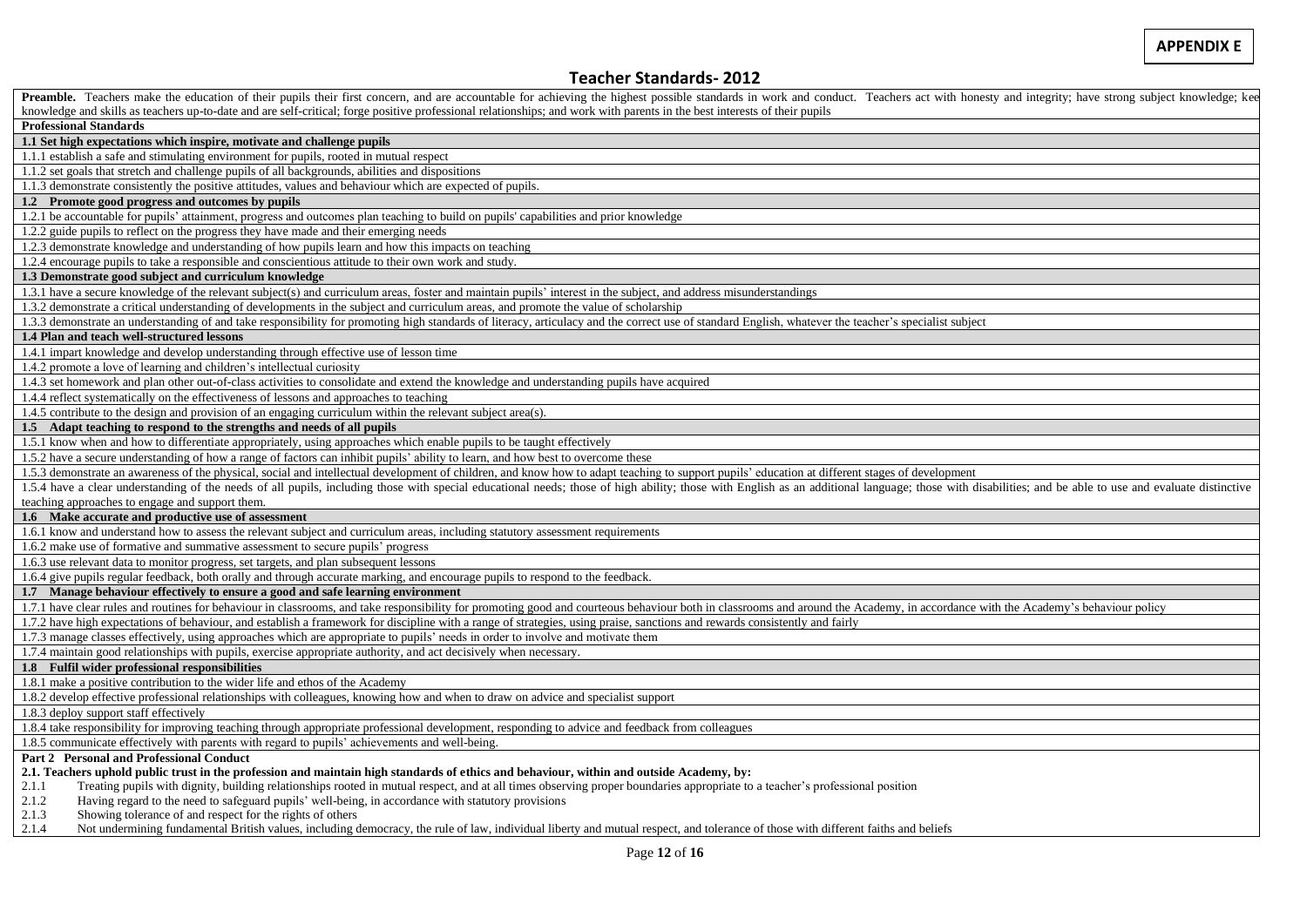- 
- 2.1.5 Ensuring that personal beliefs are not expressed in ways which exploit pupils' vulnerability or might lead them to break the law<br>2.2 Teachers must have a proper and professional regard for the ethos policies and prac **2.2 Teachers must have a proper and professional regard for the ethos policies and practice of the Academy in which they teach, and maintain high standards in their own attendance and punctuality**
- **2.3 Teachers must have an understanding of, and always act within, the statutory frameworks which set out their professional duties and responsibilities**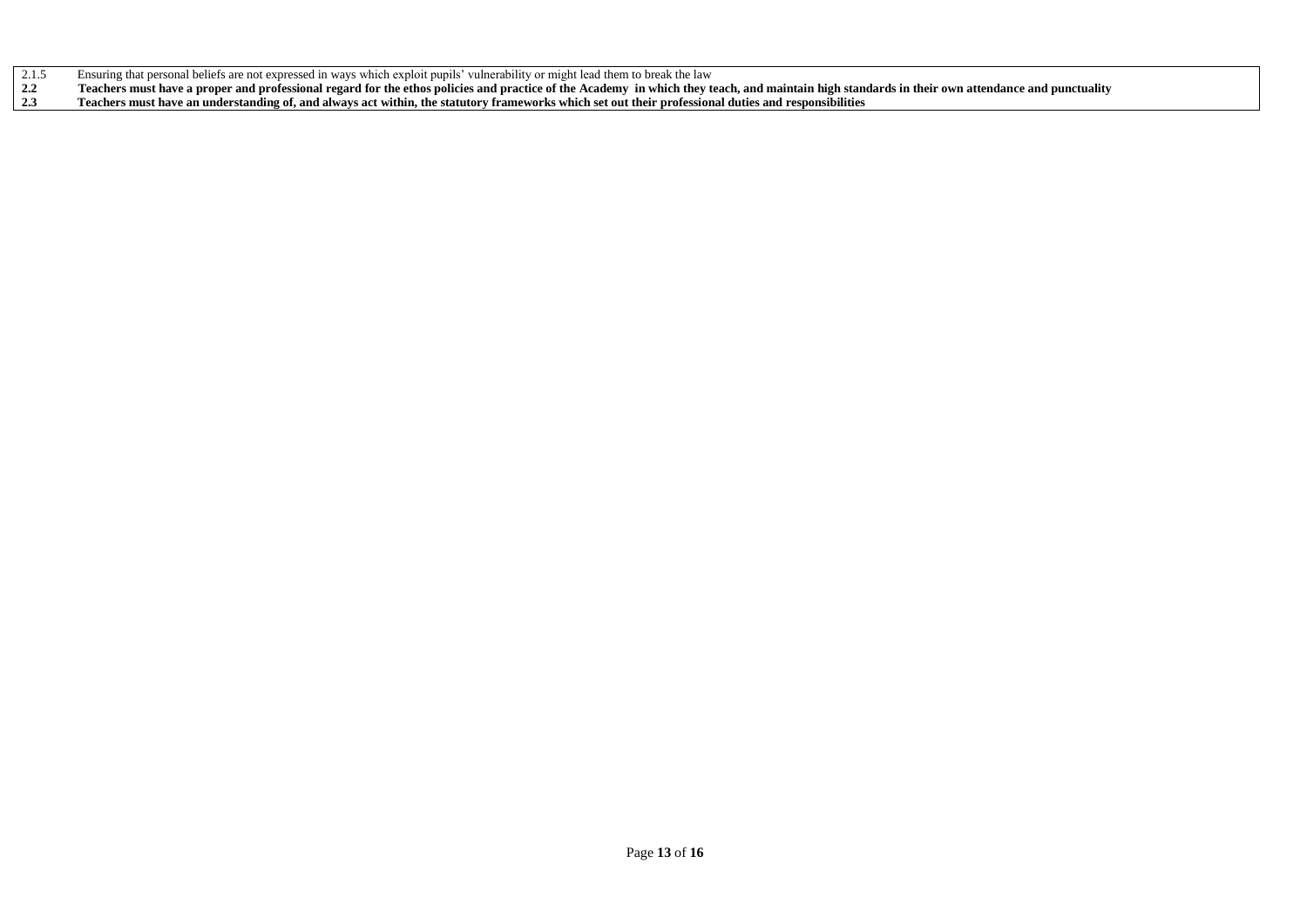# **Appendix F National Standards for Headteachers** *Department for Education 2020.*

## **Domains**

The ethics and professional conduct section is at the core of the standards. This outlines the ethics and professional conduct expected of headteachers. It consists of statements that define the behaviour and attitudes which should be expected of headteachers.

The standards in section 2 cover interlinked domains of the headteacher's role all underpinned by the governance and accountability domain.

# **Section 1: Ethics and professional conduct**

Headteachers are expected to demonstrate consistently high standards of principled and professional conduct. They are expected to meet the teachers' standards and be responsible for providing the conditions in which teachers can fulfil them. Headteachers uphold and demonstrate the Seven [Principles](https://www.gov.uk/government/publications/the-7-principles-of-public-life) of Public Life at all times. Known as the Nolan principles, these form the basis of the ethical standards expected of public office holders:

- selflessness
- integrity
- objectivity
- accountability
- openness
- honesty
- leadership

Headteachers uphold public trust in school leadership and maintain high standards of ethics and behaviour. Both within and outside school, headteachers:

- build relationships rooted in mutual respect, and at all times observe proper boundaries appropriate to their professional position
- show tolerance of and respect for the rights of others, recognising differences and respecting cultural diversity within contemporary Britain
- uphold fundamental British values, including democracy, the rule of law, individual liberty and mutual respect, and tolerance of those with different faiths and beliefs
- ensure that personal beliefs are not expressed in ways which exploit their position, pupils' vulnerability or might lead pupils to break the law

As leaders of their school community and profession, headteachers:

- serve in the best interests of the school's pupils
- conduct themselves in a manner compatible with their influential position in society by behaving ethically, fulfilling their professional responsibilities and modelling the behaviour of a good citizen
- uphold their obligation to give account and accept responsibility
- know, understand, and act within the statutory frameworks which set out their professional duties and responsibilities
- take responsibility for their own continued professional development, engaging critically with educational research
- make a positive contribution to the wider education system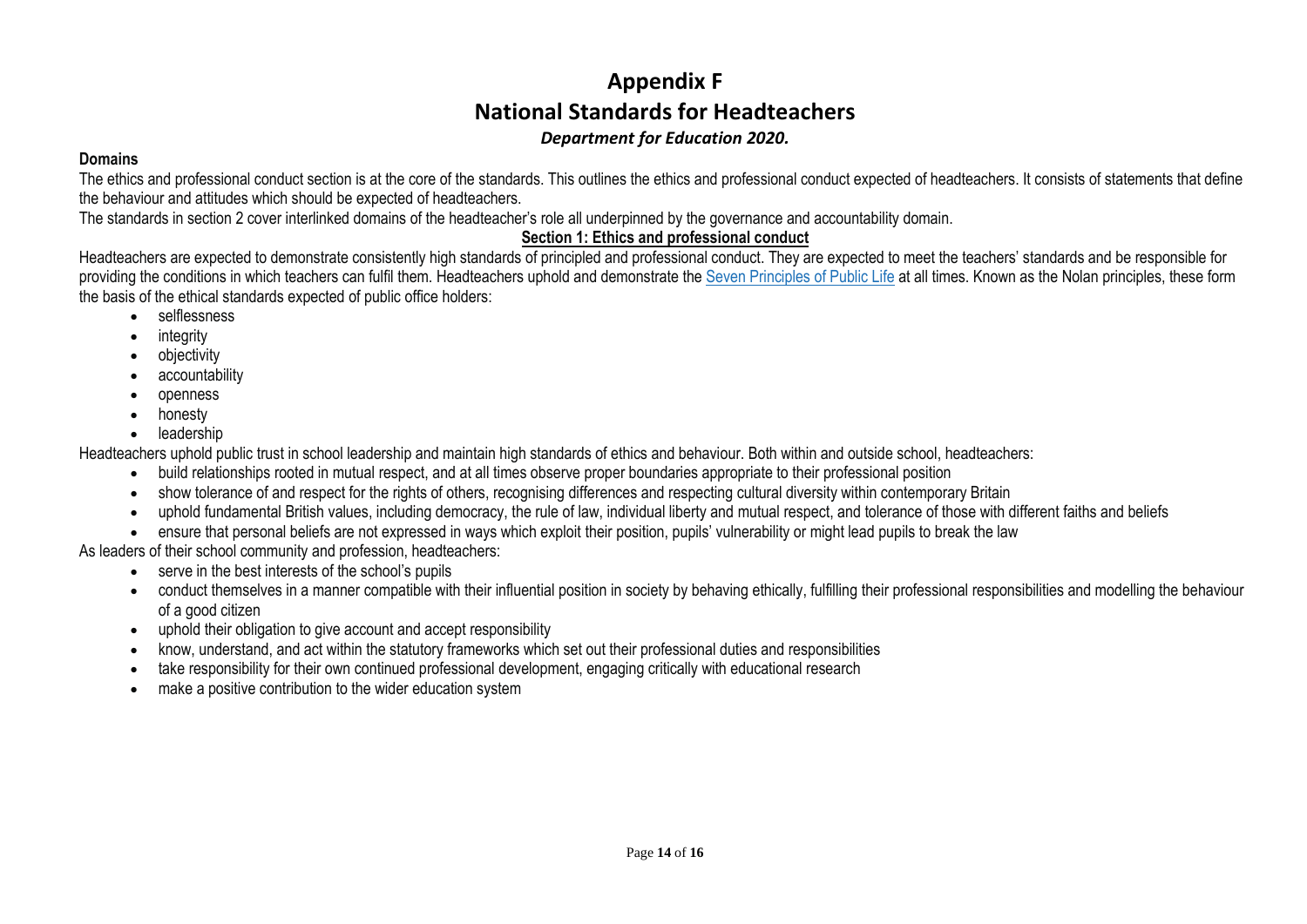# **Section 2: Headteachers' standards**

# **1. School culture**

Headteachers:

- establish and sustain the school's ethos and strategic direction in partnership with those responsible for governance and through consultation with the school community
- create a culture where pupils experience a positive and enriching school life
- uphold ambitious educational standards which prepare pupils from all backgrounds for their next phase of education and life
- promote positive and respectful relationships across the school community and a safe, orderly and inclusive environment
- ensure a culture of high staff professionalism

# **2. Teaching**

# Headteachers:

- establish and sustain high-quality, expert teaching across all subjects and phases, built on an evidence-informed understanding of effective teaching and how pupils learn
- ensure teaching is underpinned by high levels of subject expertise and approaches which respect the distinct nature of subject disciplines or specialist domains
- ensure effective use is made of formative assessment

# **3. Curriculum and assessment**

Headteachers:

- ensure a broad, structured and coherent curriculum entitlement which sets out the knowledge, skills and values that will be taught
- establish effective curricular leadership, developing subject leaders with high levels of relevant expertise with access to professional networks and communities
- ensure that all pupils are taught to read through the provision of evidence-informed approaches to reading, particularly the use of systematic synthetic phonics in schools that teach early reading
- ensure valid, reliable and proportionate approaches are used when assessing pupils' knowledge and understanding of the curriculum

# **4. Behaviour**

# Headteachers:

- establish and sustain high expectations of behaviour for all pupils, built upon relationships, rules and routines, which are understood clearly by all staff and pupils
- ensure high standards of pupil behaviour and courteous conduct in accordance with the school's behaviour policy
- implement consistent, fair and respectful approaches to managing behaviour
- ensure that adults within the school model and teach the behaviour of a good citizen

# **5. Additional and special educational needs and disabilities**

Headteachers:

- ensure the school holds ambitious expectations for all pupils with additional and special educational needs and disabilities
- establish and sustain culture and practices that enable pupils to access the curriculum and learn effectively
- ensure the school works effectively in partnership with parents, carers and professionals, to identify the additional needs and special educational needs and disabilities of pupils, providing support and adaptation where appropriate
- ensure the school fulfils its statutory duties with regard to the SEND code of practice

# **6. Professional development**

Headteachers:

- ensure staff have access to high-quality, sustained professional development opportunities, aligned to balance the priorities of whole-school improvement, team and individual needs
- prioritise the professional development of staff, ensuring effective planning, delivery and evaluation which is consistent with the approaches laid out in the standard for teachers' professional development